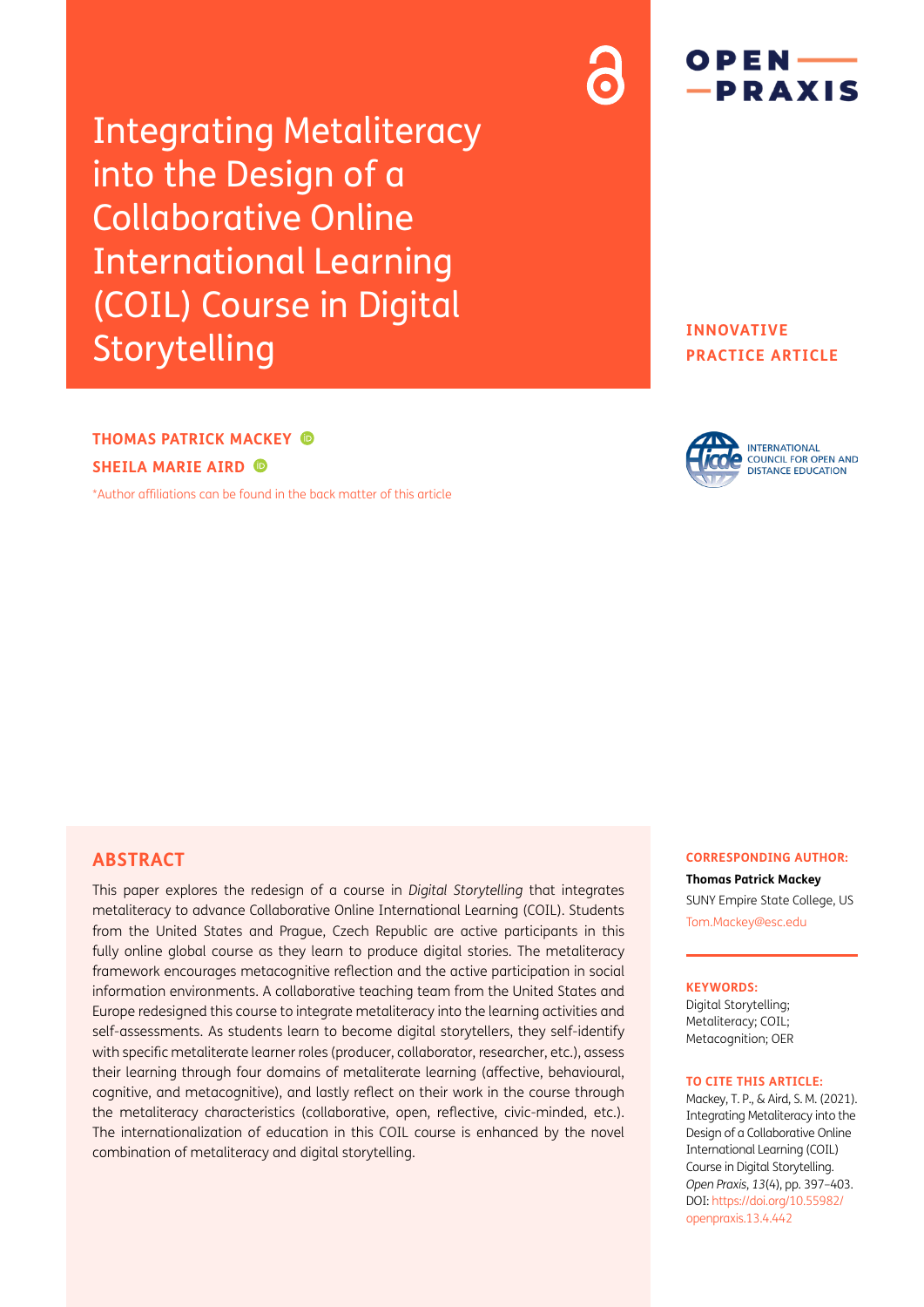This paper was presented at the *ICDE Virtual Global Conference Week 2021: Upskilling and upscaling for quality Open, Flexible and Distance Learning (OFDL)* during the week of 25–29 October 2021, and the contribution was preselected for publication in *Open Praxis*.

Mackey and Aird **398** *Open Praxis* DOI: 10.55982/ openpraxis.13.4.442

## **INTRODUCTION**

This paper describes the redesign of *Digital Storytelling* as a Collaborative Online International Learning (COIL) course that was taught in fall 2020 and spring 2021 at SUNY Empire State College. Metaliteracy is integrated into the learning design of this fully online course to enhance the virtual international experience. This pedagogical model encourages metacognitive reflection and the production of digital narratives as individuals and in collaboration with peers. The development of this COIL course is reinforced by open educational resources (OER) available at the [Metaliteracy.org](http://Metaliteracy.org) blog [\(https://metaliteracy.org/](https://metaliteracy.org/)).

As a COIL course, *Digital Storytelling* is developed and taught by a faculty member from the Department of Arts and Media in the United States and a European Program Director and faculty member in Prague, Czech Republic. Both colleagues are from SUNY Empire State College and are experienced in International Education and online learning at the same institution. This partnership led to the merging of digital storytelling and metaliteracy in practice for international and online students. It advances collaborative learning by uniting SUNY Empire State College students primarily from the United States and Prague, Czech Republic. This innovative course experience allows for virtual interaction, communication, and collaboration among students from the same institution who would not usually study together. While students in International Education may take online courses with students from the U.S., most of their study takes place at the location in Prague, Czech Republic. The *Digital Storytelling* COIL course was revised to bring together U.S and international learners throughout the learning experience and has also included students from Canada and Tirana, Albania.

As part of this collaborative teaching experience, metaliteracy is fully embedded into the course design and informs several of the digital storytelling assignments and self-assessments. This faculty partnership identified a compelling theoretical connection between digital storytelling and metaliteracy that reinforces learners as ethical and collaborative producers of digital content. Through this course revision, students are asked to envision themselves as both digital storytellers and metaliterate learners by identifying with specific roles (producer, researcher, communicator, translator, etc.). They develop individual and collaborative digital stories by using original and/or openly licensed materials through such resources as Creative Commons. They complete a mid-term self-assessment of their learning in the course by including the four domains of metaliterate learning (affective, behavioural, cognitive, metacognitive) in their analysis. As part of a final self-assessment, students evaluate their learning based on the metaliteracy characteristics (collaborative, productive, informed, etc.).

Although limited in scope, this paper discusses the redesign of this online course to prepare for future research that further investigates this novel approach and the impact it has on learners.

## **LITERATURE REVIEW**

This review of the literature explores the theory and practice of both digital storytelling and metaliteracy. The interrelated focus of each approach on developing learners as producers of digital information inspired the redesign of this COIL course to incorporate metaliteracy in practice. This redesign of the online class encourages students to envision themselves as both digital storytellers and metaliterate learners and is supported by the application of metaliteracy open educational resources (OER).

### **DIGITAL STORYTELLING**

According to Bryan Alexander, "Digital stories are narratives built from the stuff of cyberculture" [\(Alexander, 2017, p.3\)](#page-6-1). As the author suggests, the intersection of digital technologies and narrative forms are realized through the interactive and participatory nature of a connected world. Alexander says that: "Digital stories are currently created using nearly every digital device in an ever- growing toolbox. They are experienced by a large population. Their creators are sometimes professionals, and amateurs." [\(Alexander, 2017, p.4\)](#page-6-1). Digital storytelling is a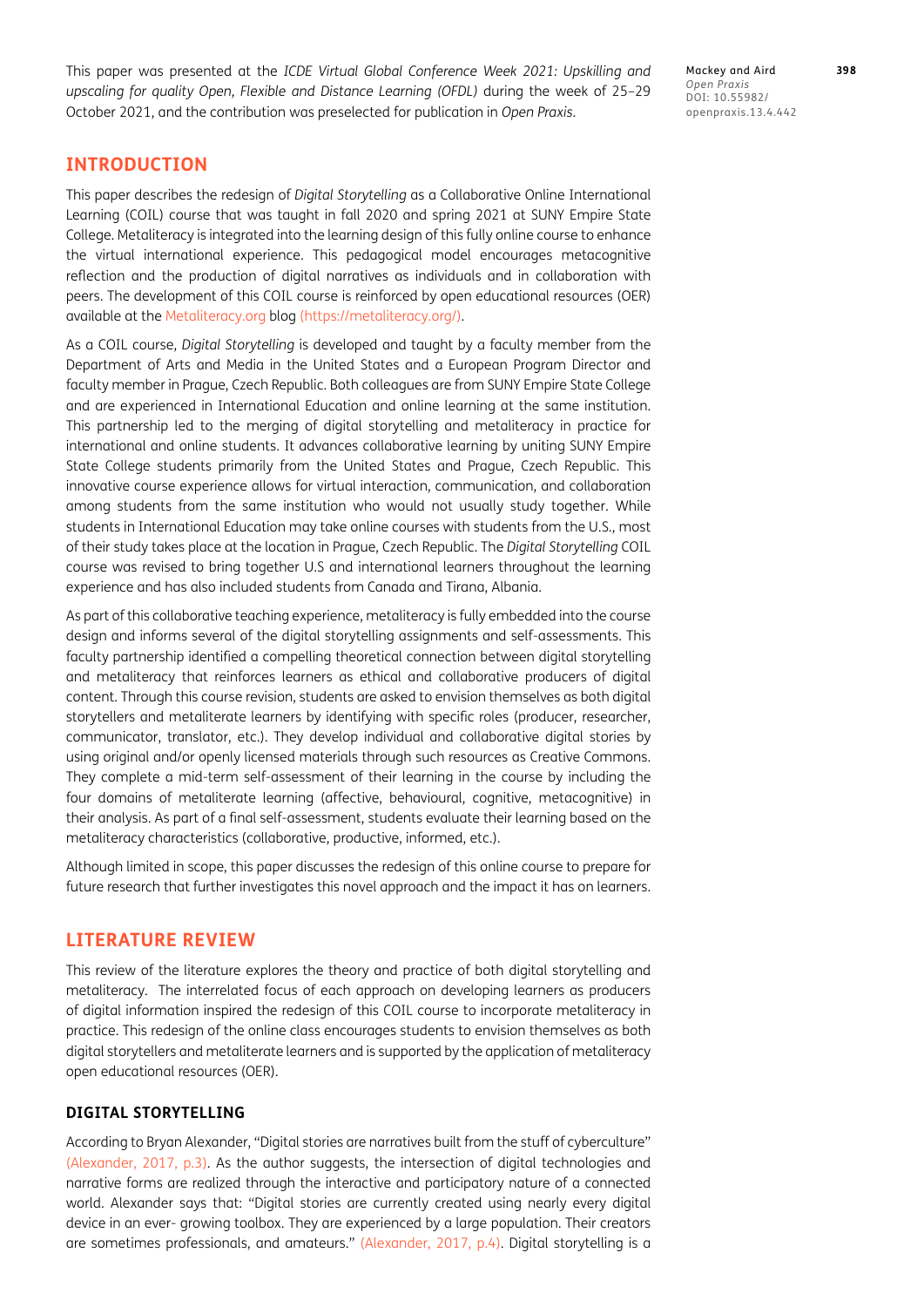narrative form that is open to everyone with access to digital technologies for producing and sharing their productions online. It is a creative form of artistic expression that is developed by not only professionals in the field but also those interested learners who may be new to the craft. The application of digital technologies to tell stories is described by the Educause Learning Initiative (ELI): "Digital storytelling is the practice of combining narrative with digital content, including images, sound, and video, to create a short movie, typically with a strong emotional component" ([Educause Learning Initiative, 2007, January](#page-6-2)). This approach requires the ability to engage with digital technology for content creation while also understanding the affective impact of telling a story.

Joe Lambert is co-founder of StoryCenter (<https://www.storycenter.org/>) which provides resources for digital storytelling including educational programs. Lambert describes the production of digital narratives as a reflective process that is empowering for the storyteller. He argues that "I have come to believe that the process of writing and speaking your words, then editing that mix of your own voice and images that perhaps carry their own powerful meaning, makes digital storytelling a form of reflective practice" ([Lambert & Hessler, 2018](#page-6-3) p. 143). As noted by the author, it is the combination of these narrative processes that constitute the digital story and provide opportunities for student reflection on learning itself. This understanding of digital storytelling as a reflective practice aligns with the metacognitive dimension of the metaliteracy model as central to student learning. It supports the rationale of this course revision to strengthen metacognition in practice through metaliterate learning activities.

### **METALITERACY**

According to Mackey & Jacobson ([2011](#page-6-4)), "metaliteracy moves beyond an exclusively skills-based approach to information and emphasizes collaboration in the development and distribution of original content in synchronous and asynchronous online environments" ([Mackey & Jacobson,](#page-6-4)  [2011](#page-6-4), p. 76). Metaliteracy prepares individuals to reflect on their learning as they produce and share new media in these participatory settings. The metaliteracy model ([Figure 1\)](#page-2-0) places the learner at the centre of several interrelated components. For instance, metaliterate learners gain an awareness of the four learning domains that include the affective, behavioural, cognitive, and metacognitive [\(Mackey & Jacobson, 2014, p. 91](#page-6-5)). The four domains are visualized by the inner ring of the metaliteracy model ([Figure 1](#page-2-0)).



Mackey and Aird **399** *Open Praxis* DOI: 10.55982/ openpraxis.13.4.442

<span id="page-2-0"></span>**Figure 1** The Metaliteracy Model [\(Mackey & Jacobson,](#page-6-6)  [2022](#page-6-6); Figure design by Kelsey O'Brien using Genially).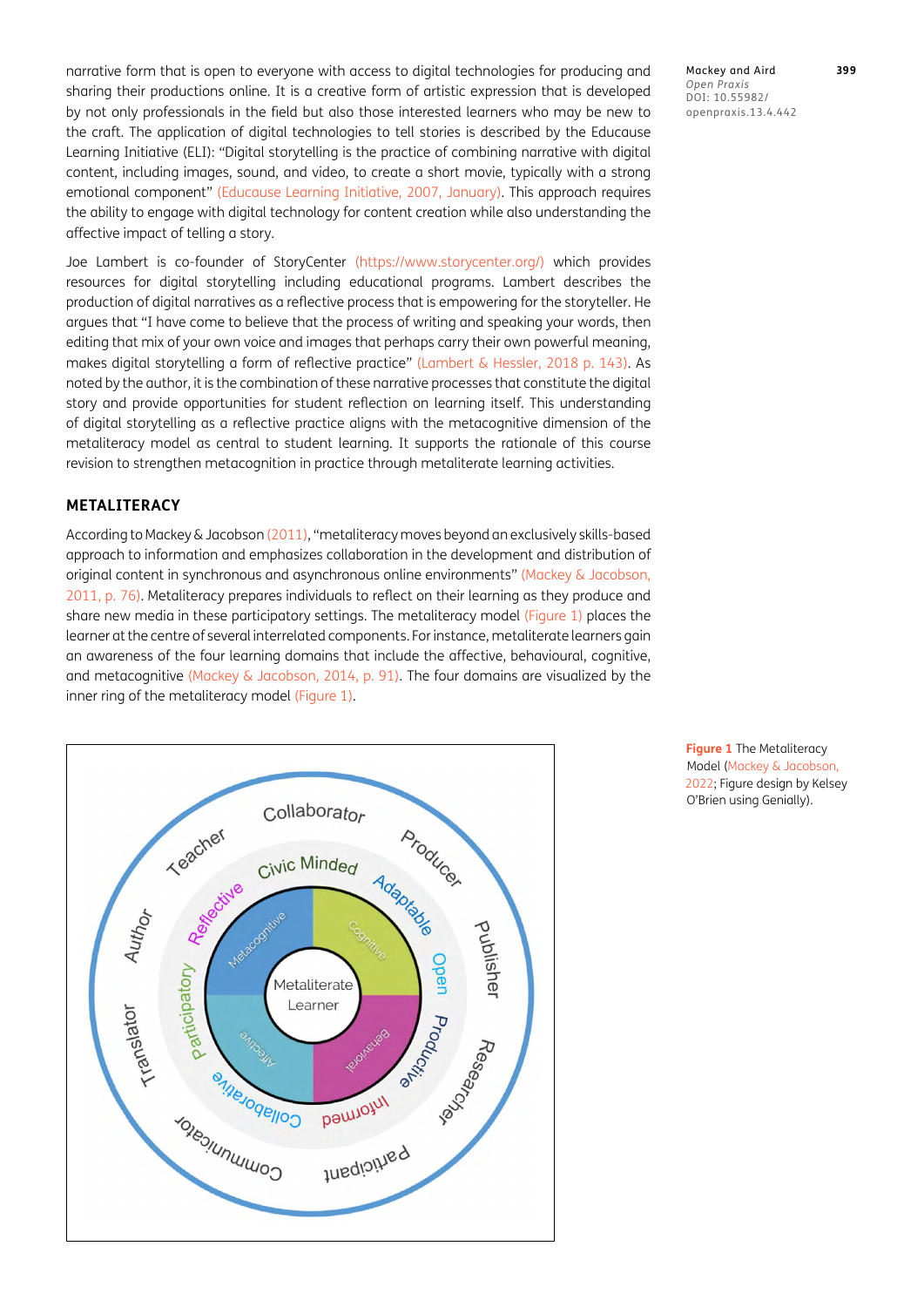Through this approach, individuals apply metacognitive reflection, within the context of how they feel about their learning (affective), the skills they develop in learning situations (behavioural), and the knowledge they gain (cognitive). As shown in the outer ring of this diagram, metaliterate learners play several interrelated roles that relate in one way or another to the production and sharing of information in social settings ([Mackey & Jacobson, 2014,](#page-6-5)  [p. 91–92](#page-6-5)). They strive to be participants, authors, researchers, and communicators as they produce original and remixed content. Through this approach, learners reflect on existing roles while reaching toward new responsibilities. The middle ring of this diagram ([Figure 1\)](#page-2-0) features several metaliteracy characteristics (reflective, adaptable, informed, open, etc.) that align closely with the learner roles as individuals gain knowledge as information producers in collaborative environments ([Mackey, 2018, p. 16–23\)](#page-6-7).

Collectively, these core components of the metaliteracy model provide individuals with new insights about their learning within a flexible framework that is adaptable to different learning experiences. These elements are both conceptual and practical and are reinforced through the Metaliteracy Goals and Learning Objectives that are transferable to learning scenarios in academic settings and throughout one's lifetime (Jacobson, et al., 2018). Mackey & Jacobson [\(2014\)](#page-6-5) analysed an earlier version of this *Digital Storytelling* course through the lens of metaliteracy and concluded that "the design of this course, with a focus on clearly defined objectives and effective technology use, promotes an empowering approach to learning consistent with metaliteracy" ([Mackey & Jacobson, 2014, p. 205](#page-6-5)). At the same time, however, this previous version of the class did not include an international component, the metaliteracy goals and learning objectives were later revised in 2018, and the course itself has been revised extensively. While a connection between digital storytelling and metaliteracy had been established, continued research is needed to see how this theoretical alignment develops in practice, especially through virtual international education.

## **COURSE DESIGN**

This exploration of the course design focuses specifically on the ways that the metaliteracy model was integrated into the learning activities. A description of the course is provided and includes the existing learning outcomes that were not changed as part of the redesign. The *Digital Storytelling* learning activities are discussed in relation to the metaliteracy components and learning goals that inform the revised assignments.

#### **INTEGRATING METALITERACY INTO DIGITAL STORYTELLING**

Digital Storytelling is a step-by-step approach to developing the skills of producing digital narratives while encouraging learners to understand who they are and where they fit into the process of producing digital media. Throughout the course, students learn how to write effective scripts, create visual storyboards, and then analyse and select digital tools to produce their narratives. Rather than require the use of specific proprietary tools, the course introduces students to a range of open digital resources for producing and hosting media projects. Students learn to evaluate the effectiveness of these technologies and platforms that are best suited for each individual and group project. They share their knowledge about these applications when they describe their projects in dialogue with peers and troubleshoot technical problems in the open space of the online Student Cafe'. The course structure is designed to scaffold learning from individual digital stories to a culminating group project for students to plan, produce, and share a collaborative digital narrative to advocate for a specific social cause.

Metaliteracy's focus on learners as active and informed content creators in new media environments supports the individual and collaborative process of digital storytelling. This pedagogical model is a comprehensive approach to learning that expands beyond skills development to reinforce the meaning and purpose of producing digital narratives online. Integrating the metaliteracy framework into the course, through readings, OER, and learning activities, allows students to reflect on who they are as a learner while gaining new insights about their classmates as well. Students investigate the metaliterate learner roles that support their emerging responsibilities as digital storytellers. They gain knowledge through scaffolded learning, producing information and applying it to the construction of digital narratives based on their life experience.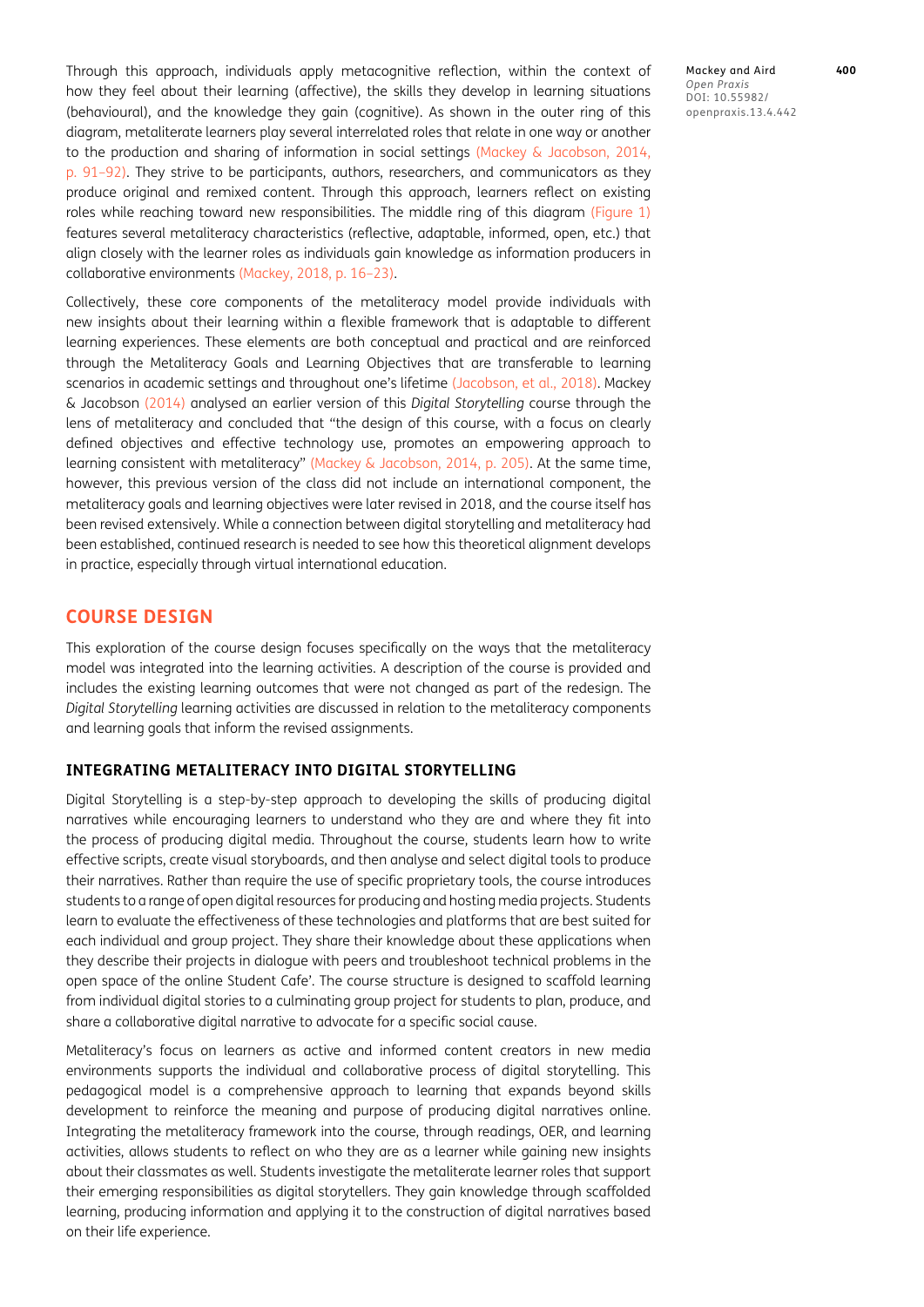## **LEARNING ACTIVITIES AND METALITERACY COMPONENTS**

The COIL course includes several learning activities for students to plan and build digital narratives as individuals and in collaboration with peers. Each of the individual storytelling assignments includes a peer review component that requires students to provide constructive feedback to their classmates. This collaborative aspect of the course culminates in a final teambased project that addresses a specific social cause identified and researched by students on the team. Featured stories and open course materials are available through the Global Stories Blog [\(https://digital-stories.org/](https://digital-stories.org/)).

Each of the learning activities reinforces the course learning objectives, which include the following:

- **1.** Apply digital storytelling theory and techniques to write, produce, and publish digital stories, including autobiographical narratives, mobile stories, and a collaborative digital story.
- **2.** Create story ideas and create narrative structures for digital stories in selected genres, and provide scripts and scene descriptions.
- **3.** Integrate images, text, video, and audio to create digital stories, and acquire competency in the use of digital media applications.
- **4.** Apply digital storytelling theory and techniques to write, produce (Digital Storytelling, SUNY Empire State College, 2021).

These objectives define the skills and knowledge that students will gain by the end of the course and include both theoretical and practical aspects of learning. In support of these overall course goals, metaliteracy is infused in the learning activities as shown in [Table 1](#page-4-0) that outlines learning activities with metaliteracy components and goals.

| <b>LEARNING ACTIVITY</b>                                          | <b>METALITERACY COMPONENT(S)</b>                                              | <b>METALITERACY GOAL(S)</b>                                                                                                                                                            |
|-------------------------------------------------------------------|-------------------------------------------------------------------------------|----------------------------------------------------------------------------------------------------------------------------------------------------------------------------------------|
| Selfie & Metaliteracy<br>Video                                    | Learner Roles (producer,<br>collaborator, researcher, translator,<br>etc.)    | Goal 2: Engage with all intellectual property<br>ethically and responsibly<br>Goal 3: Produce and share information in<br>collaborative and participatory environments                 |
| Metaliterate Learner<br>Self-Assessment                           | Learner Domains (affective,<br>behavioural, cognitive,<br>metacognitive)      | Goal 4: Develop learning strategies to meet<br>lifelong personal and professional goals                                                                                                |
|                                                                   | Characteristics (informed,<br>collaborative, adaptable, open, etc.)           |                                                                                                                                                                                        |
| Readings Discussion:<br>Collaborating as<br>Metaliterate Learners | Learner Roles (Collaborator)                                                  | Goal 1: Actively evaluate content while also<br>evaluating one's own biases<br>Goal 3: Produce and share information<br>in collaborative and participatory<br>environments             |
| Digital Storytelling<br>Project: Collaborating<br>for a Cause     | Learner Roles (producer,<br>collaborator, researcher, translator,<br>$etc.$ ) | Goal 2: Engage with all intellectual property<br>ethically and responsibly<br>Goal 4: Develop learning strategies to meet<br>lifelong personal and professional goals                  |
|                                                                   | Characteristics (informed,<br>collaborative, adaptable, open, etc.)           |                                                                                                                                                                                        |
| Final Selfie &<br>Metaliteracy Video                              | Characteristics (informed,<br>collaborative, adaptable, open, etc.)           | Goal 3: Produce and share information<br>in collaborative and participatory<br>environments<br>Goal 4: Develop learning strategies to meet<br>lifelong personal and professional goals |

This table establishes that several of the essential *Digital Storytelling* assignments align with the core components of the metaliteracy model and the four main goals of metaliteracy. This COIL course combines metaliteracy and digital storytelling in practice through digital media projects and self-assessments. As part of these assignments, students complete open readings about metaliteracy, engage with an interactive metaliteracy model, and watch videos about the core components of metaliteracy available through the [metaliteracy.org](http://metaliteracy.org) blog. The first Selfie & Metaliteracy video asks students to envision the metaliterate learner roles they

Mackey and Aird **401** *Open Praxis* DOI: 10.55982/ openpraxis.13.4.442

<span id="page-4-0"></span>**Table 1** Learning Activities and Metaliteracy Components.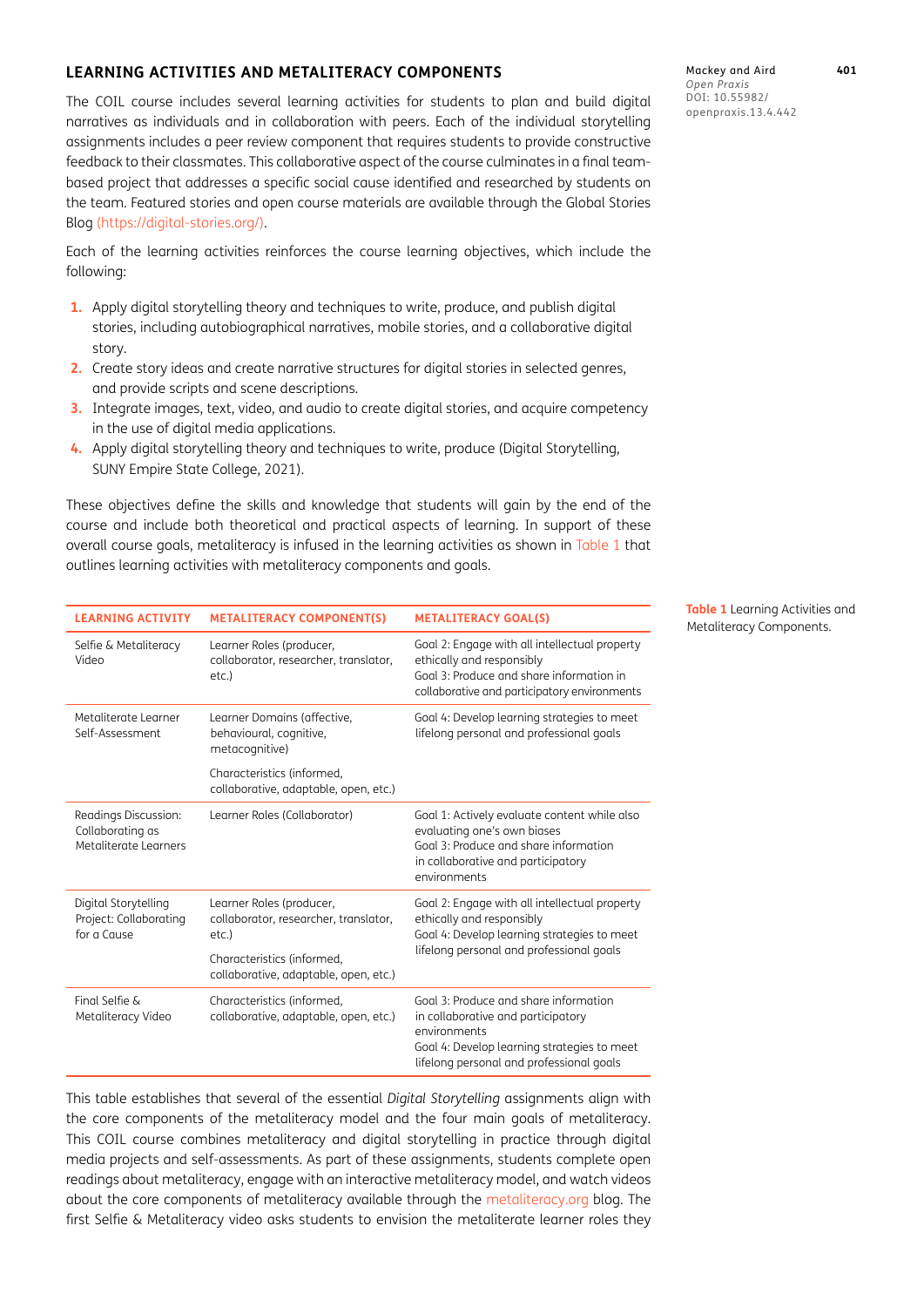identify with the most. As content producers for this assignment, learners reach toward two of the metaliteracy goals related to their knowledge of intellectual property and the ethical production of information. The Metaliterate Learner Self-Assessment assignment encourages students to reflect on their work in the course and the knowledge they gain through the lens of the four learning domains and the metaliteracy characteristics. This analysis supports students as they strive toward the fourth goal of metaliteracy to develop lifelong learning strategies as metaliterate learners.

The next two assignments, Readings Discussion: Collaborating as Metaliterate Learners, and the final *Digital Storytelling* Project: Collaborating for a Cause, are interrelated. The online discussion engages students in a conversation about the ways that the collaborator role influences the effectiveness of teamwork. This conversation is pivotal to the teamwork required for the final digital story about a social cause. It supports the first and third goals of metaliteracy to reflect on individual preconceptions and to be open to multiple viewpoints while producing information collaboratively. As part of the final project, the small groups identify and assign different team roles, and work to embrace the metaliteracy characteristics (collaborative, open, and civic-minded). As a culminating activity, this teamwork aligns with the goals of metaliteracy regarding the ethical responsibilities of producing information and developing lifelong learning strategies. At the end of the course, students complete one last self-assessment as part of a Final Selfie & Metaliteracy Video. This reflective video requires students to identify and describe the metaliteracy characteristics that are applicable to their learning in the course. Through this analysis, the students revisit the goals of metaliteracy related to the production of digital content and the design of self-directed learning strategies.

#### **LESSONS LEARNED**

Teaching this course collaboratively provided the instructors with valuable lessons learned that continue to inform their ongoing work together. Based on the assessment of assignments in the course, it was clear to the instructors that the students identified with the metaliteracy concepts, and this approach supported their digital stories and reflections about learning. Collaborative teaching provided mutual support throughout the course experience and provided insights about grading, formative assessment, problem-solving, and responding to student teams. It offered multiple opportunities to assess the learning design together and to make changes in the next iteration of the course. Co-teaching generated new insights about the use of digital technology for content creation, selection of OER, assignment revisions, the design of rubrics, and the integration of metaliteracy throughout the course.

The instructors found that it was necessary to guide and impress upon students to review all the digital storytelling resources and tools available to them in the course. It was also determined that students needed to be involved in the group project earlier and to define clear milestones and due dates for team-based deliverables. The individual projects required a stronger emphasis on the planning process, including additional instruction about writing the script, and developing a visual storyboard. Overall, it was necessary to consider how to build effective assignments and resources that scaffold learning through each digital storytelling production.

## **RECOMMENDATIONS AND IMPLICATIONS**

Through this collaborative teaching experience, the instructors identify a strong alignment between the theory and practice of digital storytelling and metaliteracy. Students relate to both concepts and discuss this synergy in response to course assignments, including online discussions, self-assessments, and digital storytelling projects. Revising this course to include OER made it possible to teach all learners, from every location, about these ideas with the same quality content. The interactive metaliteracy diagrams and dynamic videos available through the [Metaliteracy.org](http://Metaliteracy.org) blog allowed for seamless integration into the online course environment. The assignments were scaffolded to build on learning achievements while supporting peer review and preparing students for a final team project. The availability of metaliteracy OER reinforces the integration of these concepts into this online course and illustrates the transferability of these ideas to a range of educational settings.